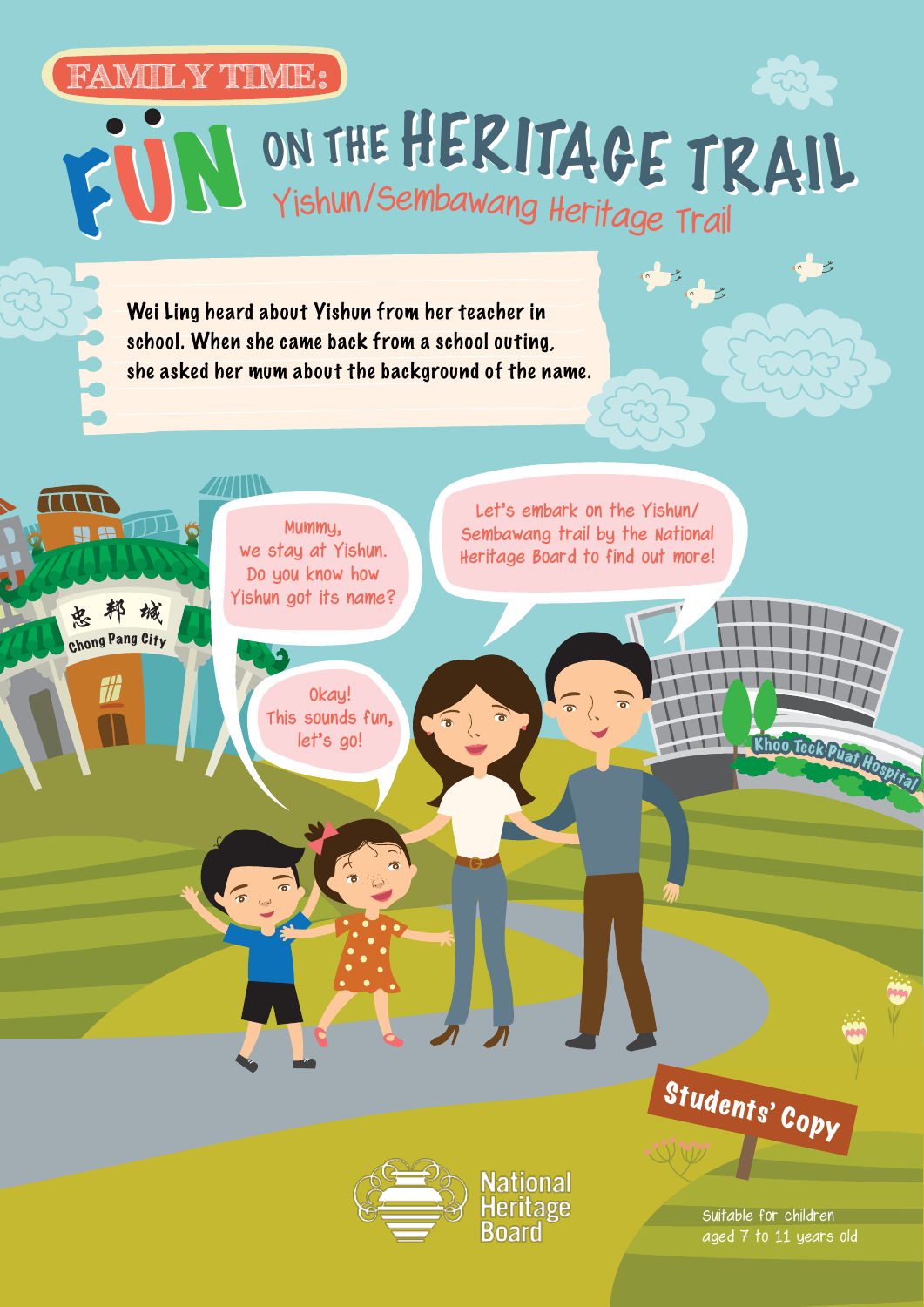### **SITE 1:**

200000

### Heritage Garden @ Yishun

Name two crops grown in Yishun in the early days - G  $\_$   $\_$  B  $\_$   $\_$  R and  $\_$   $\_$   $\_$  P  $\_$   $\_$ .

Lim Nee Soon was known as the R  $-$  and P  $P$   $-$  king as he made a lot of money growing these crops.

His  $P_$   $_$   $_$   $_$   $_$   $_$   $_$   $_$   $=$   $_$   $_$   $=$   $_$   $_$   $=$   $_$   $_$   $=$   $_$   $_$   $=$   $_$   $=$   $_$   $=$   $_$   $=$   $_$   $=$   $_$   $=$   $_$   $=$   $_$   $=$   $_$   $=$   $_$   $=$   $_$   $=$   $_$   $=$   $_$   $=$   $_$   $=$   $_$   $=$   $_$   $=$   $_$   $=$   $_$ 

Lim Nee Soon was a close friend of Chinese revolutionary  $S_ - Y_- - S_-$ .



#### Look! Can you spot the difference between the picture of this statue with what is on site?

### **ACTIVITY**

o Walk around the park, choose your favourite spot and ask your parents/guardians to film a short 1-minute video clip of you presenting what you have learnt about Mr Lim Nee Soon and the Yishun community.

Discuss with your parents/guardians on the importance of Lim Nee Soon's contributions.

# SITTE 2: Khoo Teck Puat Hospital Khoo Teck Puat Hospital is managed by \_\_\_\_\_\_\_\_\_\_\_\_\_\_Health. It is situated next to the Yishun \_\_\_\_\_\_\_\_\_\_. The building has many \_\_\_\_\_\_\_\_\_\_\_ friendly features which can reduce \_\_\_\_\_\_\_\_\_\_\_\_ usage. The Yishun \_\_\_\_\_\_\_\_\_\_\_ was the main healthcare provider in the area prior to the completion of the hospital in 2o1o. Try! Water Alexandra Environmental Polyclinic Portsdown Pond Library Energy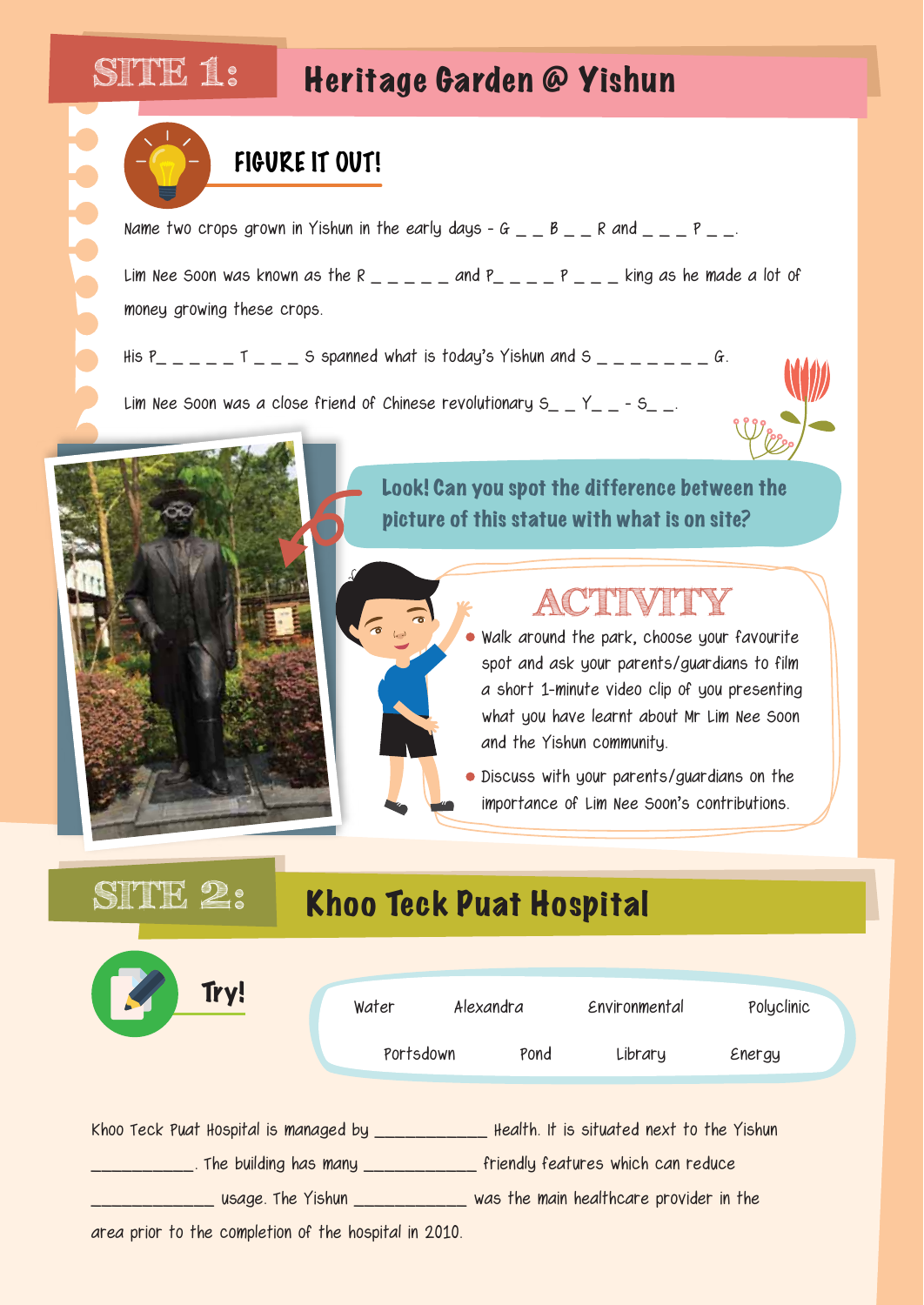

Look! There is something missing here. Sketch it in! Find the spot where the photograph was taken!

### **ACTIVITY**

Look for the statue of Khoo Teck Puat within the hospital and get your parents/guardians to help film you introducing Mr Khoo Teck Puat and how the hospital which was supported by the foundation benefitted the community. Do share the video with your friends and family!

 $\mathbf{z}$ 

4

L

W

5

## **SITE 3:** Chong Pang City



#### CROSSWORD PUZZLE

- Two Chinese-style \_\_\_\_\_\_\_\_ were constructed in 1 the early 199os.
- 2 Chong Pang City became a sister town with

\_\_\_\_\_\_\_\_ in China.

- **3** The neighbourhood centre was presented a statue of a mother and baby \_\_\_\_\_\_\_\_.
- The old Chong Pang \_\_\_\_\_\_\_\_ is located 4 near Sembawang MRT Station today.
- $5$  Lim Chong Pang was Lim Nee Soon's \_\_\_\_\_\_\_\_\_

# Look! What is the farmer holding in his hands? Write or draw it!<br>A corresponding to the set of the set of the set of the set of the set of the set of the set of the set of the set of the set of the set of the set of the set of the set of the set of the set of the set o

### **ACTIVITY**

Take photographs of yourself and your family standing in front of the sculptures described by numbers 1 and 3. Ask your parents to take a video of you standing in front of the statues explaining what they represent.